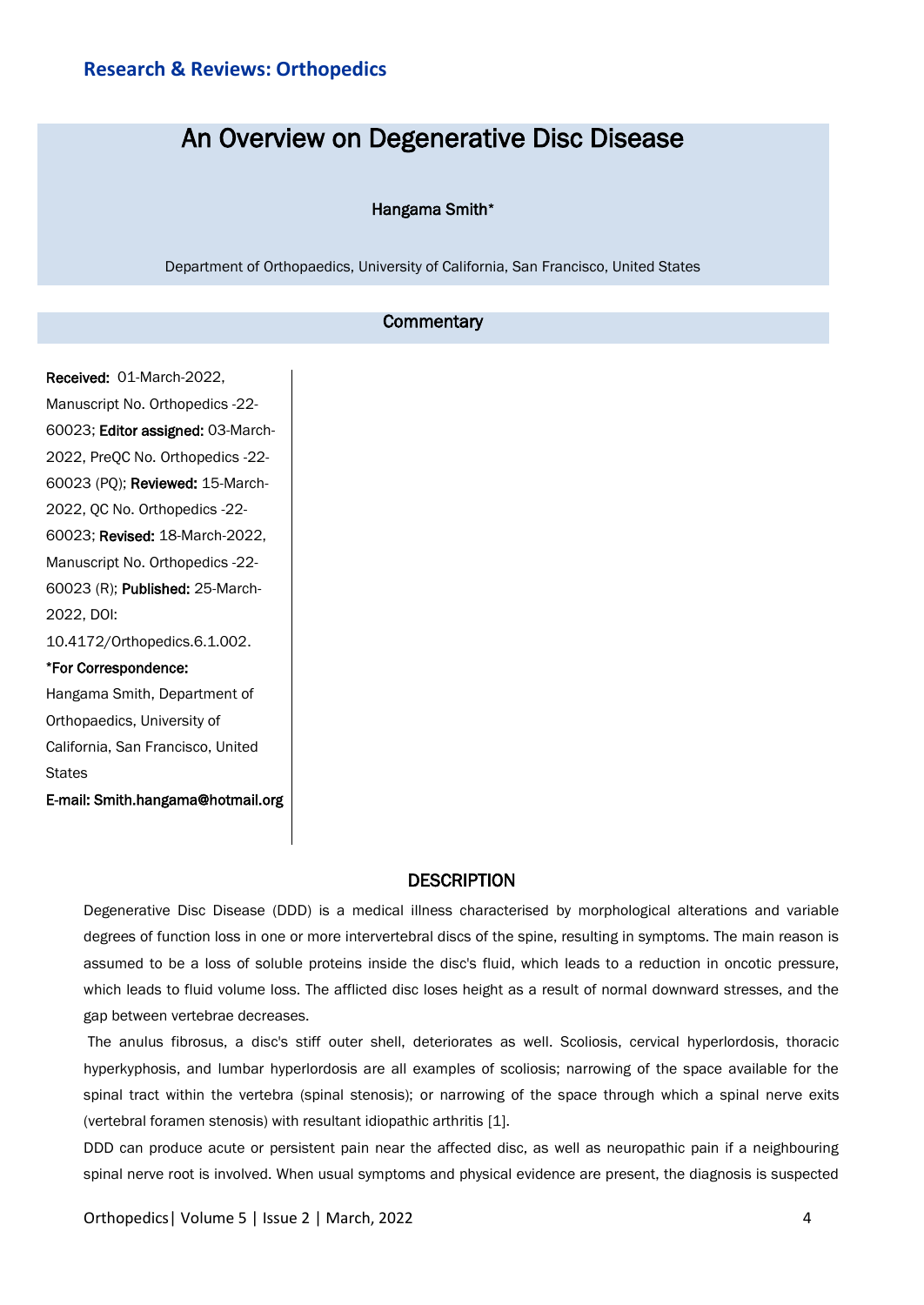# **Research & Reviews: Orthopedics**

and confirmed by x-rays of the spinal column. When a cervical x-ray, chest x-ray, or abdomen x-ray is obtained for another reason and the anomalies of the spinal column are noticed, the radiologic diagnosis of disc degeneration is made.

Because the interpreting radiologist does not know what DDD is, it is not a radiologic diagnosis. Disc space narrowing, vertebral body movement, fusion of adjacent vertebral bodies, and bone growth in nearby soft tissue are all common radiographic findings (osteophyte formation). An MRI is usually reserved for those who have symptoms, signs, or x-ray findings that point to the necessity for surgery [2,3].

Physical therapy for pain relief, ROM, and appropriate muscle/strength training with an emphasis on correcting abnormal posture, assisting the paravertebral (paraspinous) muscles in stabilizing the spine, and core muscle strengthening; stretching exercises; massage therapy; oral analgesia with Non-Steroidal Anti-Inflammatory Agents (NSAIDS); and topical analgesia with Non-Steroidal Anti-Inflammatory Agents (NSAIDs). If the symptoms are severe or come on suddenly, or if they worsen suddenly, immediate surgery may be necessary. After six months of conservative therapy with poor symptom alleviation, elective surgery may be recommended.

#### Signs and symptoms

Lower back or upper neck pain can be caused by degenerative disc disease. The amount of deterioration does not appear to be related to the level of pain that patients are experiencing. Many people have little discomfort whereas others have significant, persistent pain despite the same amount of damage. The location of the damaged disc and the amount of pressure placed on the spinal column and adjacent nerve roots determine whether or not a patient experiences pain.

Degenerative disc degeneration, however, is one of the most frequent causes of back pain, affecting over 30 million people each year. The discomfort associated with symptomatic degenerative disc disease varies depending on the location of the damaged disc. Lower back pain, often spreading to the hips, as well as pain in the buttocks, thighs, or legs, might be caused by a degenerative disc in the lower back. If the exposed nucleus pulposus puts pressure on the nerves, occasional tingling or weakness in the knees and legs can ensue [2,3].

A deteriorated disc in the upper neck can cause pain in the neck, arm, shoulders, and hands, as well as tingling in the fingers if nerve impingement is present. Movements like sitting, bending, lifting, and twisting are the most prevalent causes of pain or make it worse.

#### **Treatment**

Degenerative disc disease is frequently treatable without surgery. Physical therapy, anti-inflammatory medications such nonsteroidal anti-inflammatory drugs, traction, or an epidural steroid injection, or a combination of these treatments, can typically offer adequate alleviation of bothersome symptoms [4,5].

If conservative treatment approaches do not produce relief after two to three months, surgery may be indicated. If leg or back pain limits normal activities, there is weakness or numbness in the legs, walking or standing is difficult, or medicine or physical therapy is ineffective, surgery, most commonly spinal fusion, may be required. Degenerative disc disease can be treated surgically in a variety of ways, including anterior and posterior methods.

#### **REFFERENCES**

1. Colombini A, et al. [Pathophysiology of the human intervertebral disc.](https://www.sciencedirect.com/science/article/abs/pii/S1357272507004190?via%3Dihub) Int J Biochem Cell Biol. 2008;40(5):837–842.